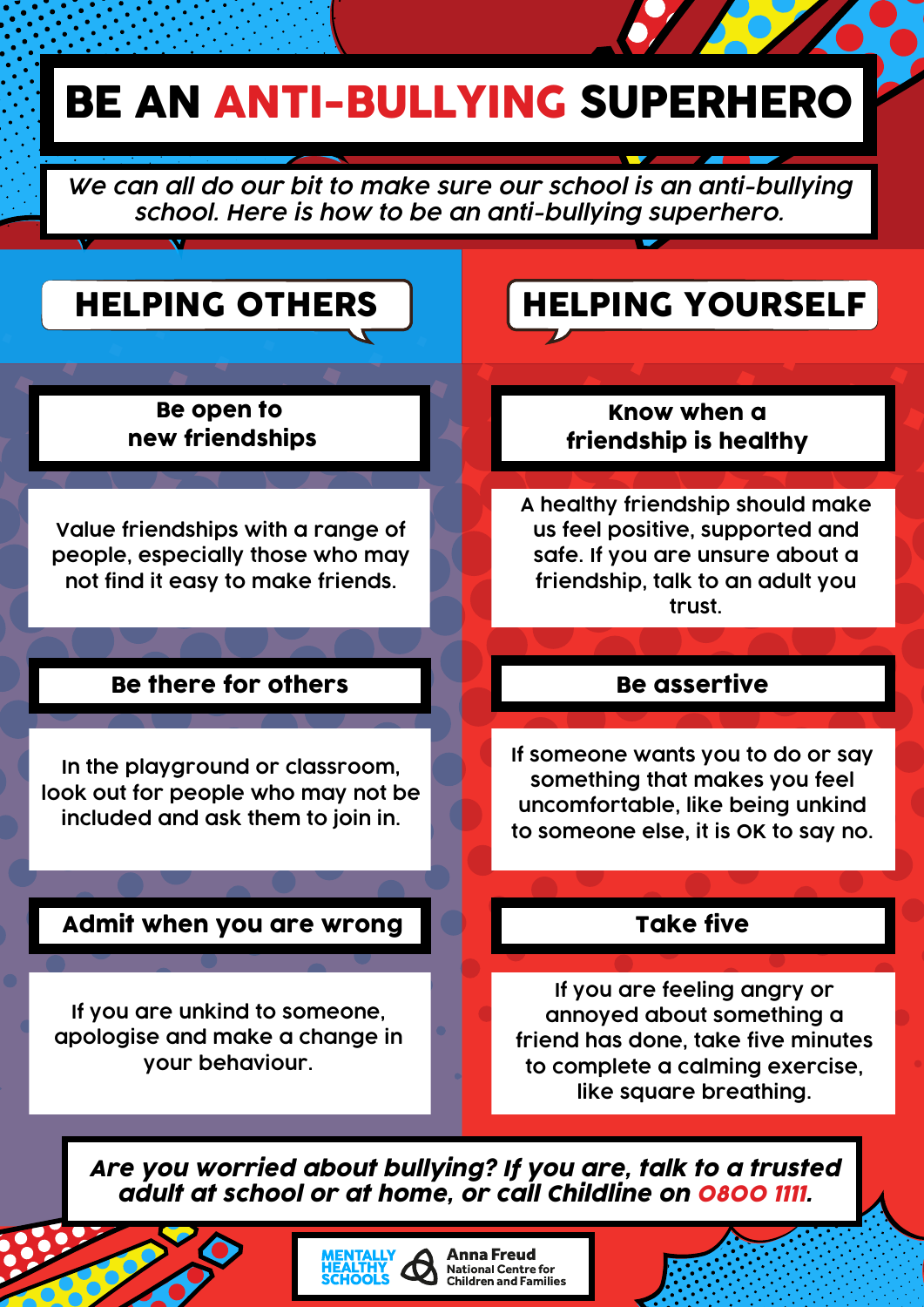## GUIDANCE FOR TEACHERS

**Before displaying this poster in your classroom or school, take a few minutes to talk through each of the actions it features with the children in your class. We have suggested some points here.**

## Be open to new friendships

Discuss how we all need a range of friendships (e.g. school friends, friends from our hobbies, friends we meet through family) and that although we may choose friends based on what we have in common, having friends who are different to you is important too. You could use the Mentally Healthy Schools 'the same but [different'](https://www.mentallyhealthyschools.org.uk/resources/celebrating-differences-world-mental-health-day-toolkit/) lesson plans to explore the value of diversity and what we can learn from those who are different from ourselves.

## Be there for others

This may be an opportunity to talk about initiatives for peer support in your school, particularly at playtime. Ask the children, how would you feel if you were alone at playtime? What could you do to help another child? As a school, you may want to assign playtime buddies to help everyone to feel included.

## Admit when you are wrong

Remind the children that we are all human and make mistakes, but that repeatedly being unkind or hurting someone is bullying. If we are unkind, it is important that we admit what we did and make sure it doesn't happen again. You may want to discuss strategies to work well with people, even if you do not always get along.